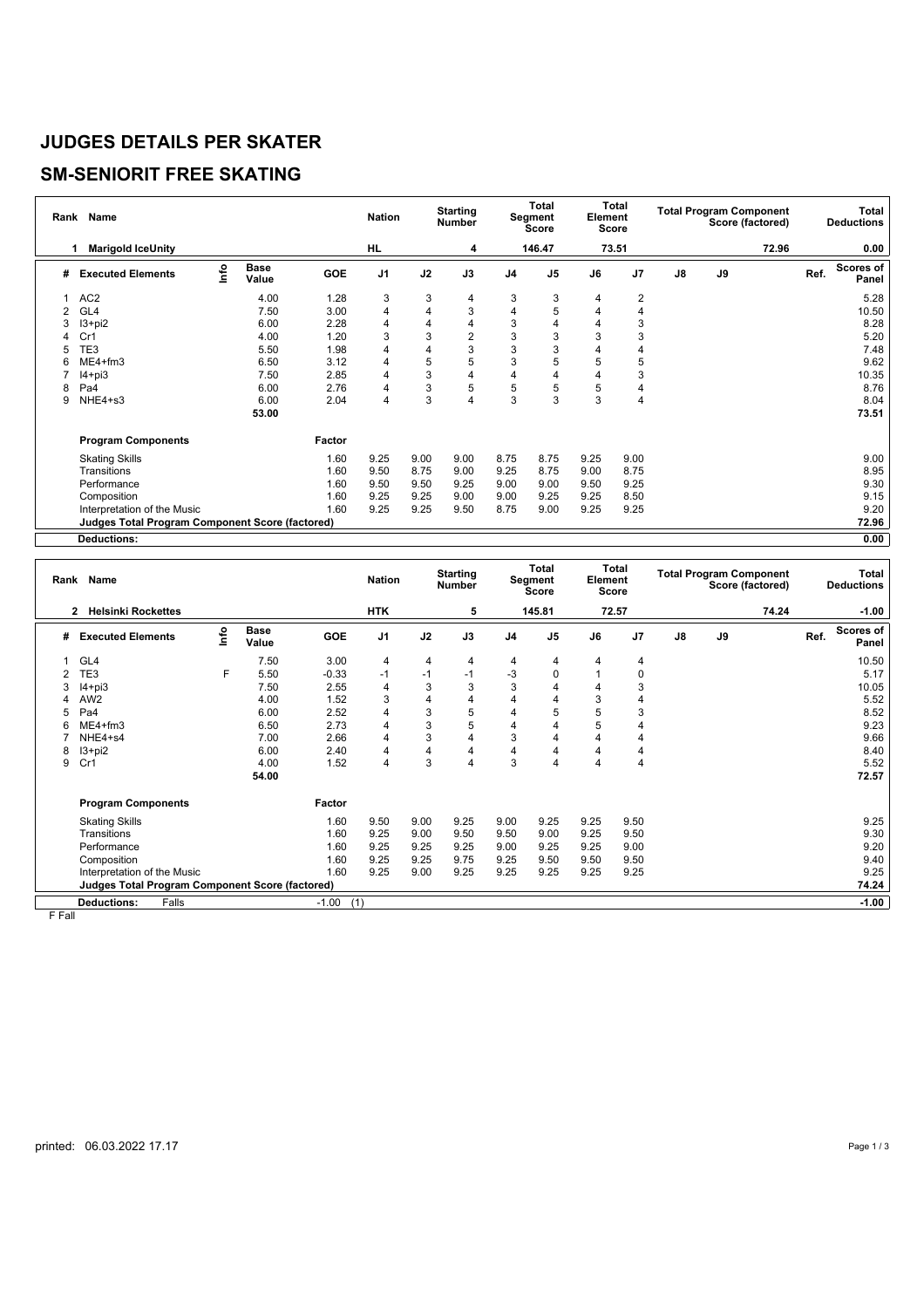#### **JUDGES DETAILS PER SKATER**

## **SM-SENIORIT FREE SKATING**

|   | Rank Name                                              |      |                      |            | <b>Nation</b>  |       | <b>Starting</b><br><b>Number</b> | <b>Total</b><br>Segment<br>Score |                | Total<br>Element<br><b>Score</b> |                | <b>Total Program Component</b><br>Score (factored) |    |       | Total<br><b>Deductions</b> |                           |
|---|--------------------------------------------------------|------|----------------------|------------|----------------|-------|----------------------------------|----------------------------------|----------------|----------------------------------|----------------|----------------------------------------------------|----|-------|----------------------------|---------------------------|
|   | 3<br><b>Dream Edges</b>                                |      |                      |            | Kaari          |       | 3                                |                                  | 143.95         |                                  | 73.47          |                                                    |    | 70.48 |                            | 0.00                      |
| # | <b>Executed Elements</b>                               | lnfo | <b>Base</b><br>Value | <b>GOE</b> | J <sub>1</sub> | J2    | J3                               | J <sub>4</sub>                   | J <sub>5</sub> | J6                               | J <sub>7</sub> | J8                                                 | J9 |       | Ref.                       | <b>Scores of</b><br>Panel |
|   | TE <sub>4</sub>                                        |      | 6.50                 | 2.21       | 4              | 3     | 3                                | 3                                | 4              | 4                                | 3              |                                                    |    |       |                            | 8.71                      |
| 2 | GL4                                                    |      | 7.50                 | 3.00       | 4              | 5     | 4                                | 4                                | 4              | 4                                | 3              |                                                    |    |       |                            | 10.50                     |
| 3 | Pa4                                                    |      | 6.00                 | 2.28       | 4              | 4     | 5                                | 3                                | 4              | 3                                | 4              |                                                    |    |       |                            | 8.28                      |
|   | $13 + pi2$                                             |      | 6.00                 | 2.04       | $\overline{2}$ | 3     | 4                                | 4                                | 3              | 4                                | 3              |                                                    |    |       |                            | 8.04                      |
|   | $ME4 + fm3$                                            |      | 6.50                 | 2.34       | 4              | 4     | 4                                | 3                                | 3              | 3                                | 4              |                                                    |    |       |                            | 8.84                      |
| 6 | $I4 + pi3$                                             |      | 7.50                 | 2.25       | 3              | 3     | 3                                | 4                                | 3              | $\overline{2}$                   | 3              |                                                    |    |       |                            | 9.75                      |
|   | NHE3+s4                                                |      | 6.50                 | 2.21       | 4              | 4     | 4                                | 3                                | 3              | 3                                | 3              |                                                    |    |       |                            | 8.71                      |
| 8 | Cr1                                                    |      | 4.00                 | 1.28       | 3              | 5     | 3                                | 3                                | 3              | 4                                | 3              |                                                    |    |       |                            | 5.28                      |
| 9 | AC <sub>2</sub>                                        |      | 4.00                 | 1.36       | 3              | 4     | 3                                | 3                                | 4              | 4                                | 3              |                                                    |    |       |                            | 5.36                      |
|   |                                                        |      | 54.50                |            |                |       |                                  |                                  |                |                                  |                |                                                    |    |       |                            | 73.47                     |
|   | <b>Program Components</b>                              |      |                      | Factor     |                |       |                                  |                                  |                |                                  |                |                                                    |    |       |                            |                           |
|   | <b>Skating Skills</b>                                  |      |                      | 1.60       | 8.50           | 8.75  | 8.50                             | 8.25                             | 8.50           | 8.50                             | 8.50           |                                                    |    |       |                            | 8.50                      |
|   | Transitions                                            |      |                      | 1.60       | 8.75           | 9.25  | 8.75                             | 8.75                             | 8.75           | 8.75                             | 8.75           |                                                    |    |       |                            | 8.75                      |
|   | Performance                                            |      |                      | 1.60       | 8.75           | 9.50  | 9.00                             | 9.00                             | 8.75           | 9.00                             | 8.75           |                                                    |    |       |                            | 8.90                      |
|   | Composition                                            |      |                      | 1.60       | 9.00           | 10.00 | 9.00                             | 9.00                             | 9.00           | 9.00                             | 8.75           |                                                    |    |       |                            | 9.00                      |
|   | Interpretation of the Music                            |      |                      | 1.60       | 8.75           | 9.50  | 9.00                             | 8.50                             | 9.00           | 9.00                             | 8.75           |                                                    |    |       |                            | 8.90                      |
|   | <b>Judges Total Program Component Score (factored)</b> |      |                      |            |                |       |                                  |                                  |                |                                  |                |                                                    |    |       |                            | 70.48                     |
|   | <b>Deductions:</b>                                     |      |                      |            |                |       |                                  |                                  |                |                                  |                |                                                    |    |       |                            | 0.00                      |

|   | Rank Name                                              |      |                      |            | <b>Nation</b>  |                | <b>Starting</b><br><b>Number</b> | Total<br>Segment<br>Score |                | <b>Total</b><br>Element<br>Score |       | <b>Total Program Component</b><br>Score (factored) |    |       | Total<br><b>Deductions</b> |                    |
|---|--------------------------------------------------------|------|----------------------|------------|----------------|----------------|----------------------------------|---------------------------|----------------|----------------------------------|-------|----------------------------------------------------|----|-------|----------------------------|--------------------|
|   | 4 Team Unique                                          |      |                      |            | <b>HSK</b>     |                |                                  |                           | 134.87         |                                  | 65.99 |                                                    |    | 70.88 |                            | $-2.00$            |
| # | <b>Executed Elements</b>                               | Info | <b>Base</b><br>Value | <b>GOE</b> | J <sub>1</sub> | J2             | J3                               | J <sub>4</sub>            | J <sub>5</sub> | J6                               | J7    | $\mathsf{J}8$                                      | J9 |       | Ref.                       | Scores of<br>Panel |
|   | $ME4 + fm3$                                            |      | 6.50                 | 2.60       | 4              | 4              | 4                                | 3                         | 4              | 4                                | 5     |                                                    |    |       |                            | 9.10               |
|   | IB+pi2                                                 | F    | 2.25                 | $-1.13$    | $-5$           | $-5$           | $-5$                             | $-5$                      | $-5$           | -5                               | $-5$  |                                                    |    |       |                            | 1.12               |
|   | TE4                                                    |      | 6.50                 | 2.34       | 4              | 3              | 3                                | $\overline{2}$            | 4              | 4                                | 4     |                                                    |    |       |                            | 8.84               |
|   | AC <sub>2</sub>                                        |      | 4.00                 | 1.28       | 3              | 4              | 3                                | 3                         | 3              | 3                                | 4     |                                                    |    |       |                            | 5.28               |
| 5 | $13 + pi2$                                             |      | 6.00                 | 2.28       | 4              | 4              | $\overline{4}$                   | 3                         |                | 3                                | 4     |                                                    |    |       |                            | 8.28               |
| 6 | NHE3+s4                                                |      | 6.50                 | 2.21       | 4              | 3              | $\overline{4}$                   | 3                         | 4              | 3                                | 3     |                                                    |    |       |                            | 8.71               |
|   | GL <sub>4</sub>                                        |      | 7.50                 | 3.00       | 4              | 4              | $\overline{4}$                   | $\overline{4}$            | 4              | 4                                | 3     |                                                    |    |       |                            | 10.50              |
| 8 | Pa4                                                    |      | 6.00                 | 2.40       | 5              | 4              | 5                                | 4                         | 4              | 3                                | 3     |                                                    |    |       |                            | 8.40               |
| 9 | Cr1                                                    |      | 4.00                 | 1.76       | 4              | $\overline{4}$ | 5                                | 5                         | 5              | 4                                | 3     |                                                    |    |       |                            | 5.76               |
|   |                                                        |      | 49.25                |            |                |                |                                  |                           |                |                                  |       |                                                    |    |       |                            | 65.99              |
|   | <b>Program Components</b>                              |      |                      | Factor     |                |                |                                  |                           |                |                                  |       |                                                    |    |       |                            |                    |
|   | <b>Skating Skills</b>                                  |      |                      | 1.60       | 8.75           | 9.00           | 8.75                             | 8.75                      | 9.00           | 9.00                             | 9.00  |                                                    |    |       |                            | 8.90               |
|   | Transitions                                            |      |                      | 1.60       | 8.75           | 8.75           | 9.00                             | 8.75                      | 9.00           | 9.00                             | 9.00  |                                                    |    |       |                            | 8.90               |
|   | Performance                                            |      |                      | 1.60       | 8.50           | 8.75           | 8.75                             | 8.50                      | 8.50           | 8.50                             | 8.50  |                                                    |    |       |                            | 8.55               |
|   | Composition                                            |      |                      | 1.60       | 9.00           | 9.00           | 9.00                             | 9.00                      | 9.00           | 9.00                             | 9.00  |                                                    |    |       |                            | 9.00               |
|   | Interpretation of the Music                            |      |                      | 1.60       | 8.50           | 8.75           | 9.00                             | 9.00                      | 9.00           | 9.00                             | 9.00  |                                                    |    |       |                            | 8.95               |
|   | <b>Judges Total Program Component Score (factored)</b> |      |                      |            |                |                |                                  |                           |                |                                  |       |                                                    |    |       |                            | 70.88              |
|   | <b>Deductions:</b><br>Falls                            |      |                      | $-2.00$    | (2)            |                |                                  |                           |                |                                  |       |                                                    |    |       |                            | $-2.00$            |

F Fall